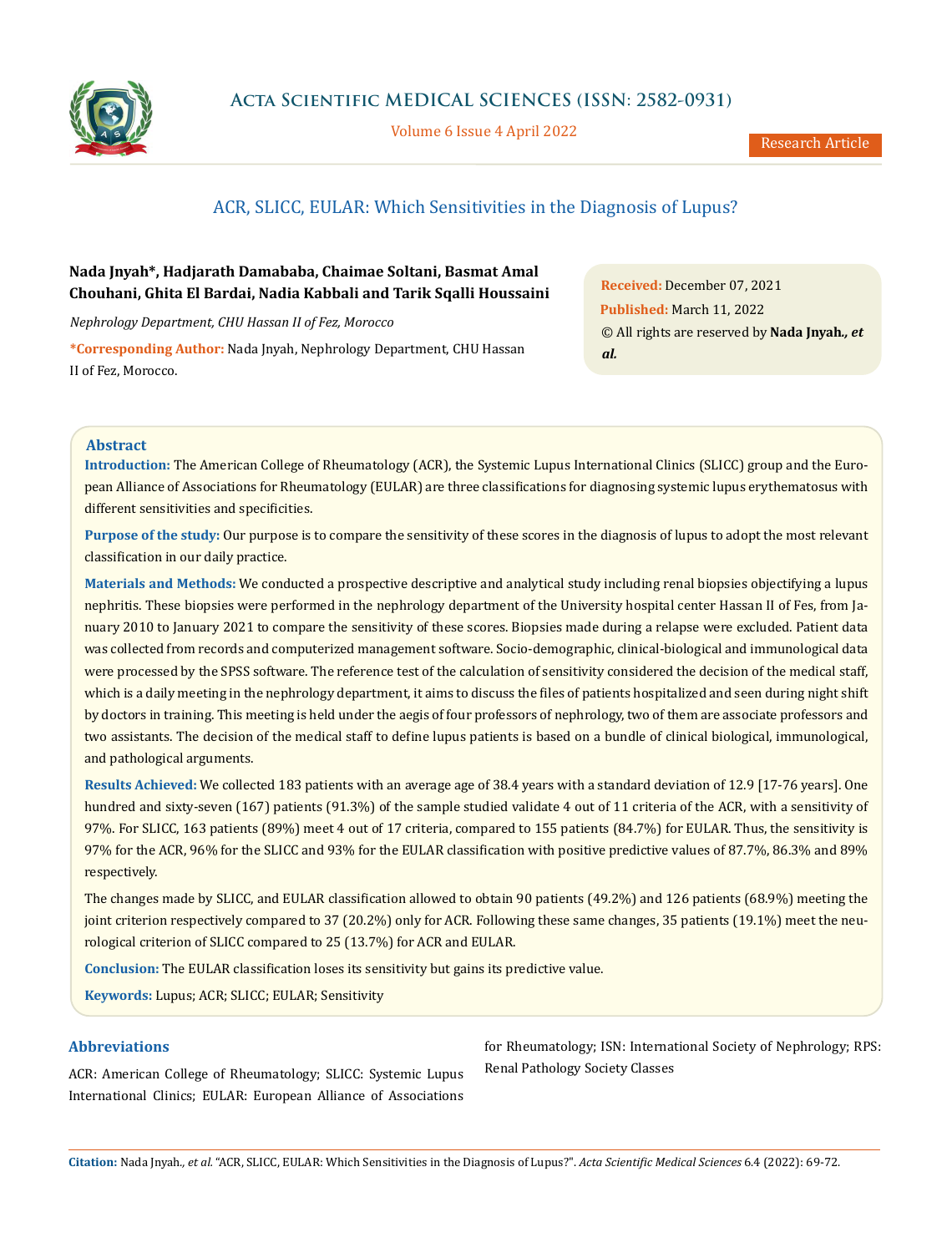#### **Introduction**

- Systemic lupus erythematosus (SLE) is a multiorgan disease with protean manifestations. Because SLE is uncommon and characterized by clinical and immunological heterogeneity, its diagnosis can be a considerable challenge especially at the early stages of SLE [1].
- Patients with SLE display a wide spectrum of clinical and serological findings that can mislead and delay the diagnosis. Diagnostic criteria have not been developed yet, whereas several sets of classification criteria are available; however, none of them has 100% sensitivity and 100% specificity [2].
- The first criteria were developed in 1971 by the American Rheumatism Association [3] and revised by the American College of Rheumatology (ACR) in 1982 and again in 1997.
- This classification requires the presence of 4 out of 11 criteria to make the diagnosis of lupus.
- The Systemic Lupus International Clinics (SLICC) group established criteria giving rise to the SLICC classification in 2012 [4] requiring the presence of at least 4 criteria including at least 1 clinical criterion and 1 biological criterion or histology of lupus glomerulonephritis with positive antinuclear antibodies (ANA) and/or native DNA antibodies.
- This classification criteria were derived from a set of 702 expert-rated patient scenarios. Recursive partitioning was used to derive an initial rule that was simplified and refined based on SLICC physician consensus. The SLICC group validated the classification criteria in a new validation sample of 690 new expert-rated patient scenarios [5].
- Finally, the European League against Rheumatism implemented a new classification in 2019 : the ELULAR. It has applied the following techniques: nominal groups, Delphi surveys for prioritisation, small group discussion, systematic literature review and two Delphi rounds to obtain agreement. The panel included rheumatologists, internists, dermatologists, a nephrologist and an expert related to national research agencies. The level of evidence and grading of recommendations were determined according to the Levels of Evidence and Grades of Recommendations of the Oxford Centre for Evidence-Based Medicine [6].
- It uses positive antinuclear antibodies (ANA) as an entry criterion and 10 items on the side, rated from 2 (for delirium, non-infectious fever and anti-phospholipid antibodies) to 10 (for class III or IV lupic nephritis).

• The aim of our study is to compare the sensitivity of these scores in the diagnosis of lupus in order to adopt the most relevant classification in our daily practice.

#### **Materials and Methods**

We conducted a prospective descriptive and analytical study including renal biopsies objectifying a lupus nephritis. These biopsies were performed in the nephrology department of the University hospital center Hassan II of Fes, from January 2010 to January 2021 to compare the sensitivity of these scores. Biopsies made during a relapse were excluded. Patient data was collected from records and computerized management software. Socio-demographic, clinical-biological and immunological data were processed by the SPSS software. The reference test of the calculation of sensitivity considered the decision of the medical staff, which is a daily meeting in the nephrology department, it aims to discuss the files of patients hospitalized and seen during the night shift by doctors in training. This meeting is held under the aegis of four professors of nephrology, two of them are associate professors and two are assistants. The decision of the medical staff to define lupus patients is based on a bundle of clinical biological, immunological, and pathological arguments.

#### **Results and Discussion**

We collected 183 patients with an average age of 38.4 years with a standard deviation of 12.9 years [17-76 years]. One hundred and sixty-seven (167) patients (91.3%) of the sample studied validate 4 out of 11 criteria of the ACR, with a sensitivity of 97%. Concerning the SLICC, 163 patients (89%) meet 4 out of 17 criteria, compared to 155 patients (84.7%) for EULAR. Thus, the sensitivity is 96% for the SLICC against 93% for the ERULAR.

The modifications made by the EULAR and the SLICC concerning the joint and neurological criterion [7] allowed to obtain 126 patients (68.9%) and 90 patients (49.2%) meeting the joint criterion respectively compared to 37 (20.2%) for the ACR. Following these same changes, 35 patients (19.1%) meet the neurological criterion of SLICC compared to 25 (13.7%) only for ACR and EULAR.

The first difference between ACR, EULAR and the SLICC that made it possible to obtain these results is that the latter is no longer limited to synovitis as is the case for the ACR, but now it includes arthralgia of more than two joints. The EULAR does not limit the number of articulations and does not require the presence of inflammatory signs.

**Citation:** Nada Jnyah*., et al.* "ACR, SLICC, EULAR: Which Sensitivities in the Diagnosis of Lupus?". *Acta Scientific Medical Sciences* 6.4 (2022): 69-72.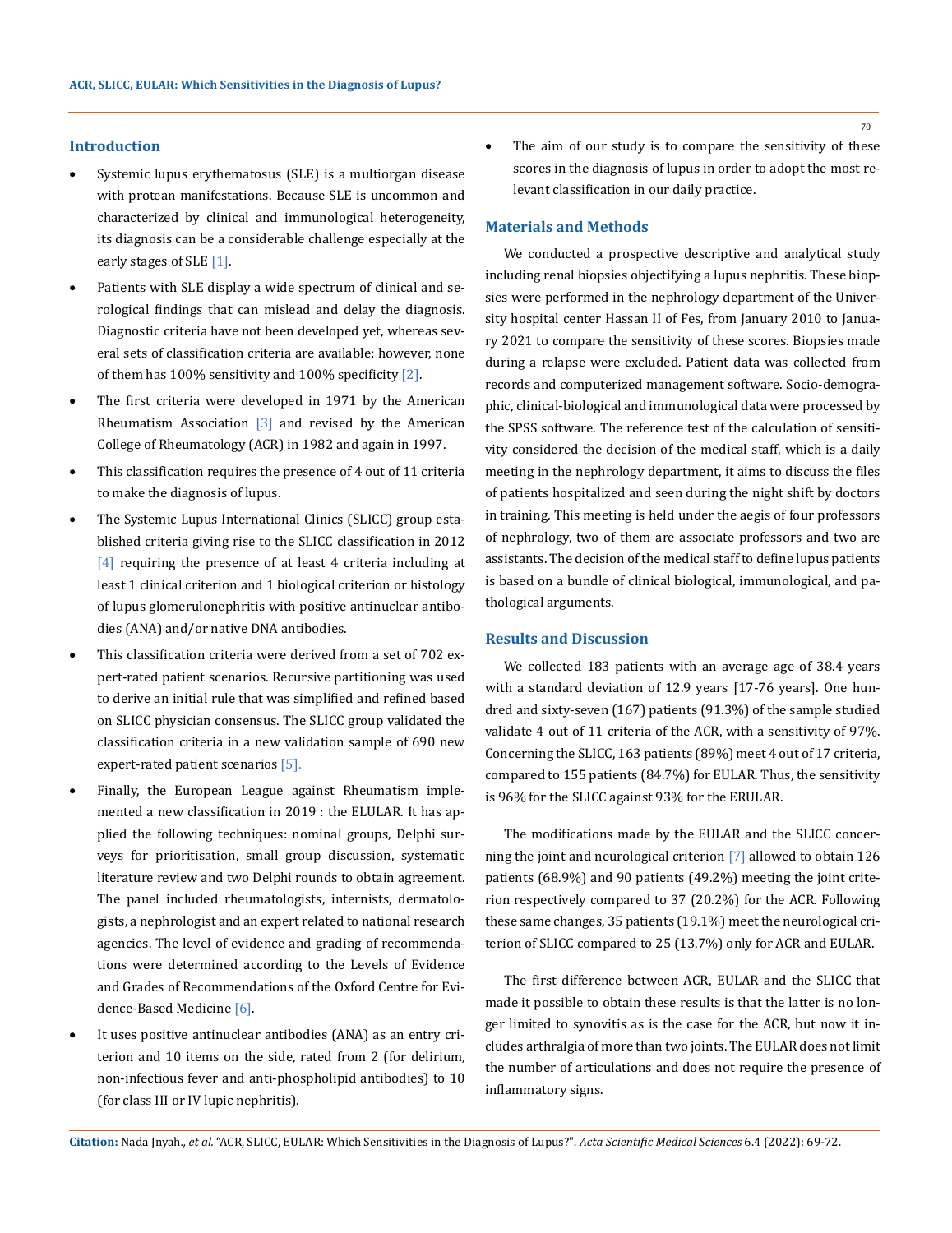The second difference concerns the neurological criterion. It has been enriched in the SLICC including other manifestations such as the damage of the cranial nerves or multiple mononeuritis, however the EULAR has kept the 2 criteria of the ACR (convulsion, psychosis) and has added only one criterion which is delirium.

However, despite these differences, the sensitivity of the ACR, SLICC is higher than the EULAR, it is respectively of the order of 97%, 96% and 93% but with predictive values of 87.7%, 86.3% and 89% respectively, which suggests that the EULAR is certainly less sensitive but more specific.

|             | <b>ACR</b> | <b>SLICC</b> | <b>EULAR</b> |
|-------------|------------|--------------|--------------|
| Sensibilité | 97 %       | 96 %         | 93%          |
| VPP         | 87.7 %     | 86.3%        | 89%          |

**Table 1:** Sensitivities and VPP of the 3 scores obtained in our series.

The other changes proposed by the SLICC and the EULAR did not have an impact in our series despite the richness of the skin criteria in these 2 classifications compared to that of the ACR, since they are grouped into items and are not criteria in their own right.

Although the immunological criteria are no longer grouped in the classification of SLICC and EULAR, this modification did not have an obvious repercussion in our study since the immunological assessment carried out by our patients focuses mainly on the title of the AAN, anti-DNA and complement because of lack of means.

Our results partially join the validity study of the 3 scores where the sensitivity is 96% for the ACR, 96% for the ELULAR and 94% for the SLICC. However, our results are opposed, on the one hand, to those obtained by the cohort conducted by the pediatric departments of the Faculty of Medicine of Ankara, Kayseri and Istanbul [8] having included 262 children in three different centers, it objected that the SLICC has a better sensitivity to make the diagnosis of lupus which is of the order of 95.4%, however, the ACR and the EULAR have a lower sensitivity, 68.7% and 91.6% respectively for each one.

On the other hand, it also opposes the multicenter study conducted in Oman [9] which included 113 children and concluded that the EULAR is more sensitive, its sensitivity is of the order of 81% in this study compared to the ACR and the SLICC whose sensitivities are 49% and 76% respectively.

| <b>Study</b>                                                                           | <b>Description</b>                                   | ACR's<br><b>Sensitivity</b> | <b>SLICC's Sensitivity</b> | <b>EULAR's Sensitivity</b> |
|----------------------------------------------------------------------------------------|------------------------------------------------------|-----------------------------|----------------------------|----------------------------|
| Our study                                                                              | Retrospective descriptive<br>et analytique $N = 183$ | 97%                         | 96%                        | 93%                        |
| Validity study                                                                         |                                                      | 96%                         | 94%                        | 96%                        |
| Pediatric departments of the<br>Faculty of Medicine of Ankara,<br>Kayseri and Istanbul | Retrospective<br>$N = 262$                           | 68,7%                       | 95,4%                      | 91.6%                      |
| Multicenter study conducted<br>in Oman                                                 | Retrospective<br>$N = 113$                           | 49%                         | 76%                        | 81%                        |

**Table 2:** Comparison of the sensitivity of different studies.

## **Conclusion**

Considering these results, we conclude that despite a loss of sensitivity of the EULAR, it gains in positive predictive value, it will allow us to treat our patients suffering from LED with immunosuppressants with less fear of their side effects due to the lower rate of false positives proposed by the EULAR.

For a better study of the performance of these 3 classifications, more patients should be included in the study, a calculation of sensitivity at different stages of lupus follow-up should be considered, the application of objective criteria as gold standard, and the comparison of specificities since it is more performed to determine performance of classifications.

## **Conflicts of Interest**

I declare that I have no conflict of interest.

71